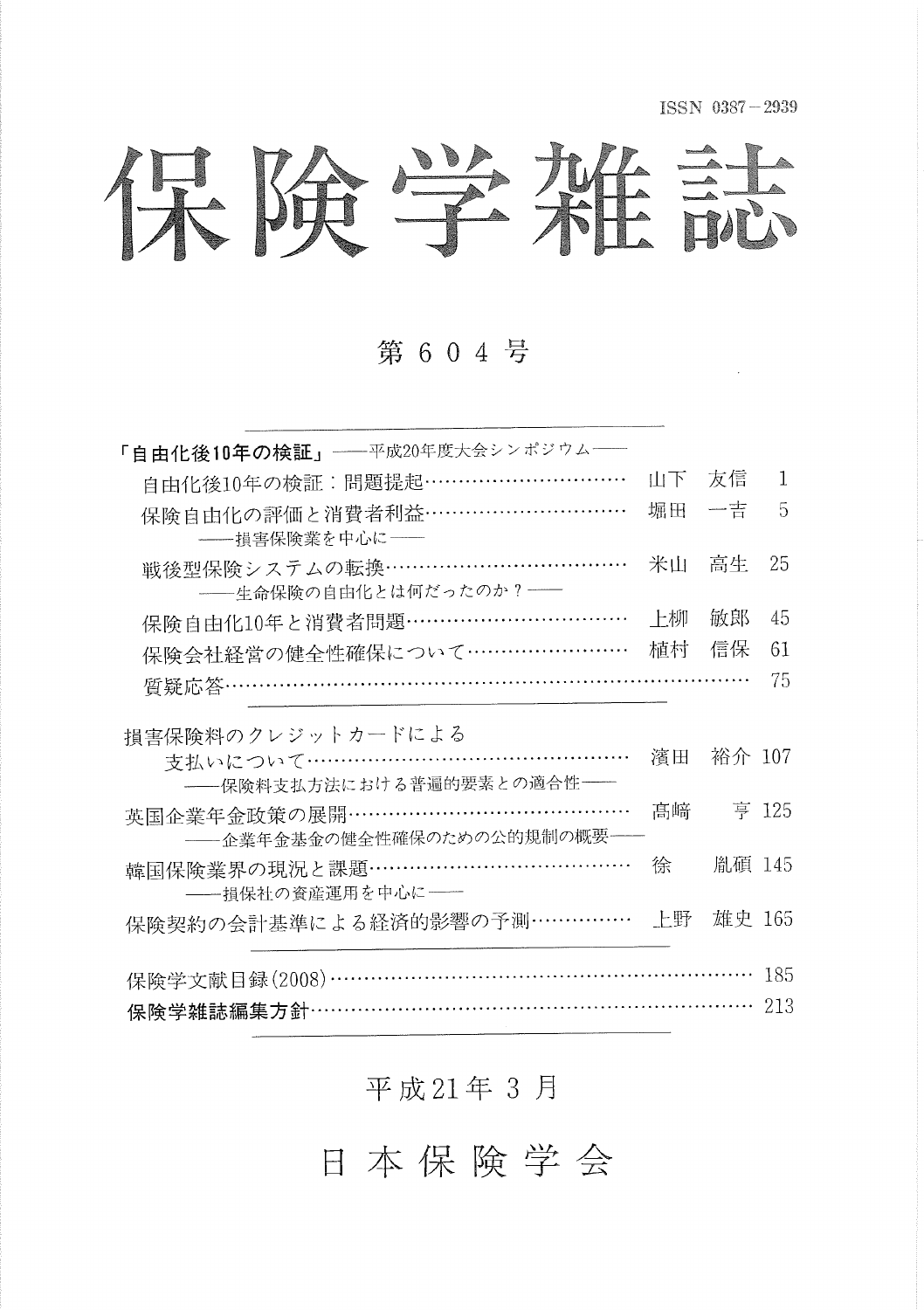|                                                 | 保 険 学 雑 誌          |         |  |                                     |                                                 |        |
|-------------------------------------------------|--------------------|---------|--|-------------------------------------|-------------------------------------------------|--------|
|                                                 |                    | 第 604 号 |  |                                     |                                                 |        |
| 平成21年3月31日 発行                                   |                    |         |  |                                     |                                                 |        |
|                                                 |                    |         |  |                                     | 《非壳品》                                           |        |
| 編 集 兼<br>発行者                                    | E                  | 編集委員    |  | 井<br>П<br>岡<br>中<br>浜<br>古<br>ili - | 富夫<br>村<br>围<br>田英之<br>野嘉朗<br>吉澤卓哉<br>本 保 険 学 会 | 和<br>降 |
|                                                 |                    |         |  |                                     |                                                 |        |
| ѿ100-0005 東京都千代田区丸の内3-4-1<br>新国際ビル8階生命保険文化センター内 |                    |         |  |                                     |                                                 |        |
| 発行所                                             | Η                  |         |  |                                     | 本保険学会                                           |        |
| ● 100-0005 東京都千代田区丸の内 3 − 4 − 1                 | 新国際ビル8階生命保険文化センター内 | 雷       |  |                                     | 話 (03)5220-8523<br>振替口座 00150-0-150977          |        |

印刷所 株式会社 松 濤 企 画 **5**101-0051 東京都千代田区神田神保町 2-44 5階